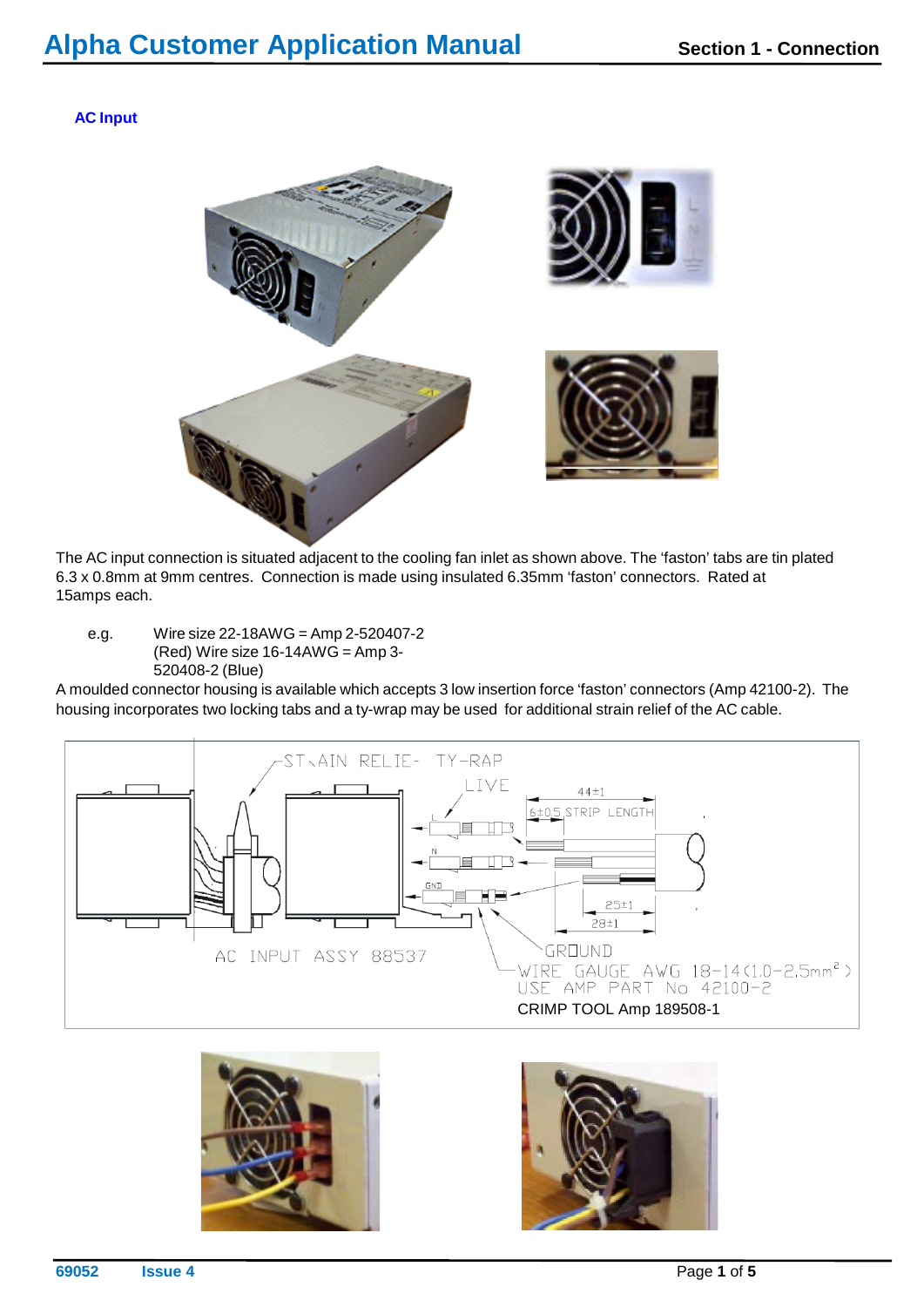## **Alpha Customer Application Manual <b>Section** 1 - Connection

Single slot module connection.

Single output modules (B,C,D,K,L,M,N,Q,W,Z) have two 6.35mm faston tabs per output terminal rated at 15Amps each. Connection is made with insulated 6.35mm faston connectors.

e.g. Wire size 22-18AWG = AMP 2-520407-2  $(Red)$  Wire size 16-14AWG = AMP 3-520408-2 (Blue)

A moulded connector housing is available which accepts two or four low insertion force faston connectors (AMP 42100-2).

Connection for remote sense is made via a separate two way Molex 5264 series connector (housing 50-37- 5023, crimp pin 08-07-6040 crimp tool).

Twin output modules (E,H,P) have one 6.35mm faston tab per output terminal rated at 15 amps each. Use insulated faston connectors as per single output module above.

Remote sense facility is not available on twin output modules.

A moulded connector housing is available which accepts four low insertion force faston connectors (AMP 42100-

2). Hand crimp tool for 6.35mm faston : AMP 189508-1.









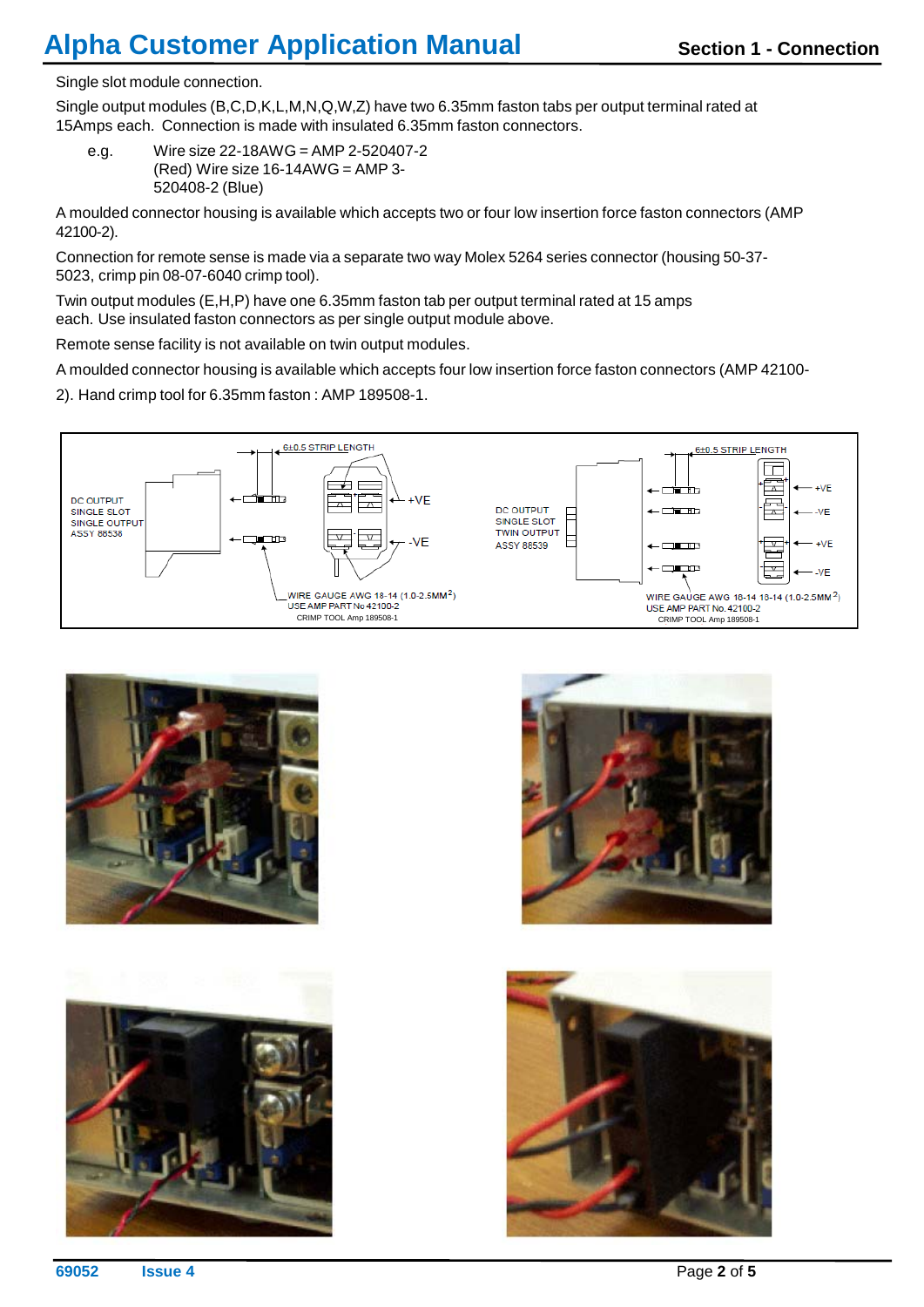#### **Dual slot module connection**

Output terminals on dual slot modules (A,F,G,J,R,S,T) provide two 9.5mm faston terminals rated at 32 Amps each and one M5 threaded insert, rated up to 100A depending on wire gauge.

Connection is made with either 9.5mm faston connector (wire size 12-10AWG - AMP 280223-2) or M5 ring tags (wire size 8AWG - AMP 323197, wire size 12-10AWG AMP 34854).

A M5x12mm fixing screw should be used to secure ring tag connectors. (Max. torque 2.5 - 3.0Nm).

Connection for remote sense is made via a separate two way Molex 5264 series connector (housing 50-37-5023, crimp pin 08-07-6040), hand crimp tool Molex 11010194, Auto Crimp Tool Molex 690371058.

A moulded connector housing is available which accepts two or four 9.5mm faston terminals. (AMP 280223-2). Hand

crimp tool for 9.5mm faston : VOGT 3975C (available from nortronic).







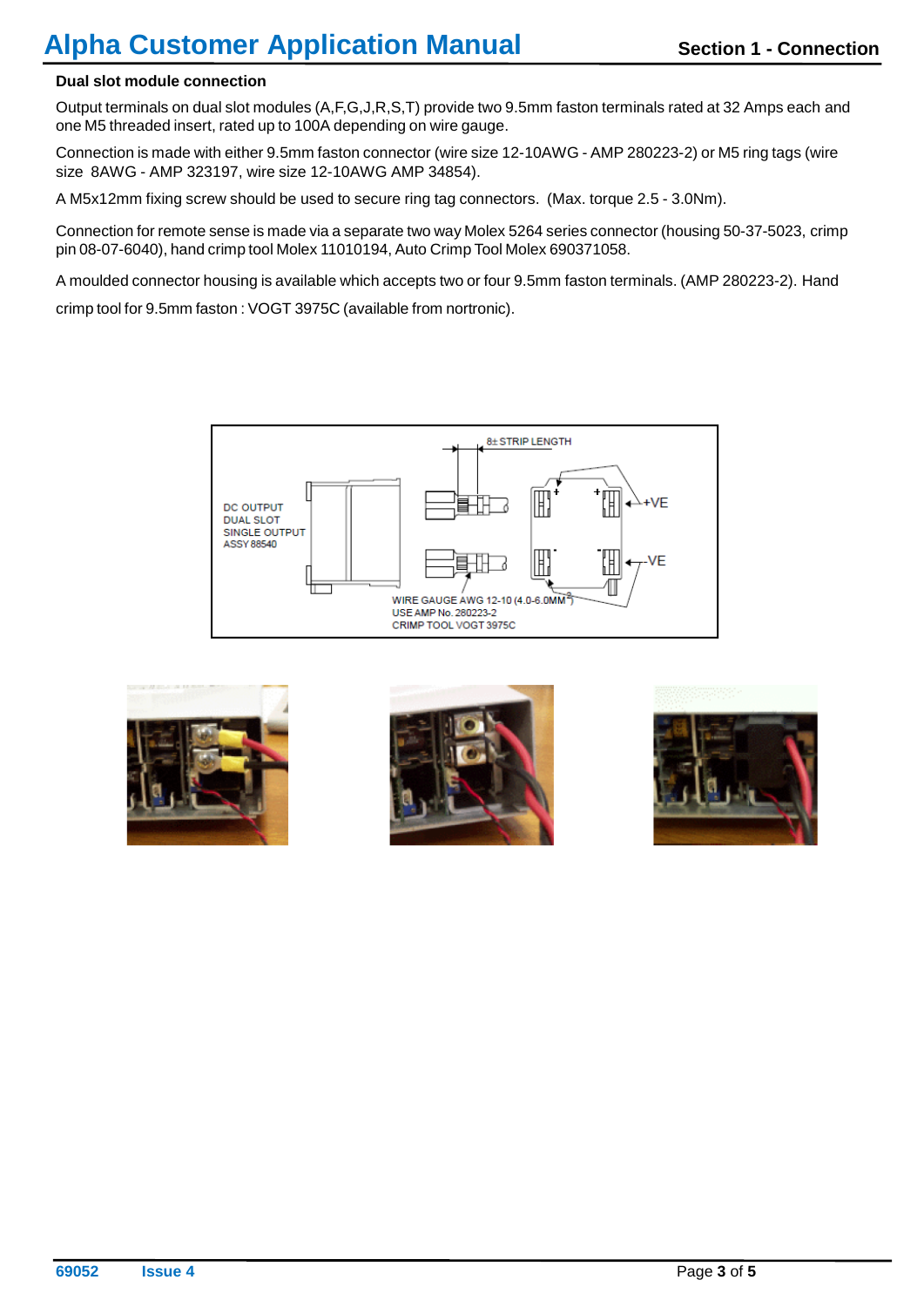#### **Output Voltage Adjustment**

Output voltages are factory set according to customer requirement. Adjustment can be made via multiturn potentiometers at the front of each module - see diagram below.

Refer to the handbook for module adjustment range and ensure that max power and max ampere - turns are not exceeded.

Modules fitted with PA or INH options will require re-adjustment of the 'Module Good' threshold following a change in output voltage. Refer to section 2 (paralleling) or section 3 (Inhibit) for details.

Modules paralleled together with PP options require special adjustment, refer to section 2 for details.